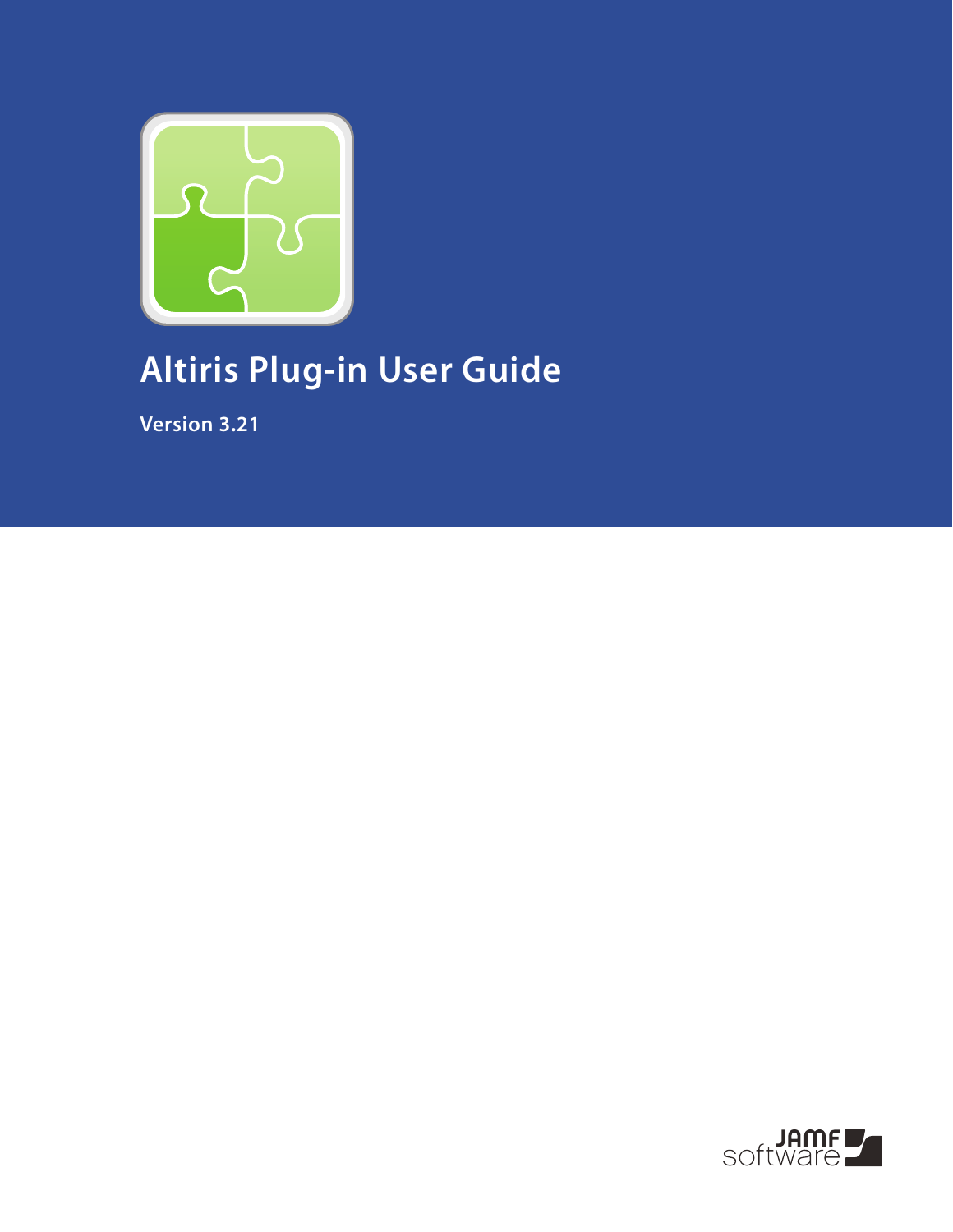JAMF Software, LLC © 2015 JAMF Software, LLC. All rights reserved.

JAMF Software has made all efforts to ensure that this guide is accurate.

JAMF Software 301 4th Ave S Suite 1075 Minneapolis, MN 55415-1039 (612) 605-6625

Under the copyright laws, this publication may not be copied, in whole or in part, without the written consent of JAMF Software, LLC.

Altiris is a trademark of Symantec Corporation.

The CASPER SUITE, COMPOSER®, the COMPOSER Logo®, JAMF SOFTWARE®, the JAMF SOFTWARE Logo®, RECON®, and the RECON Logo® are registered or common law trademarks of JAMF SOFTWARE, LLC in the U.S. and other countries.

Oracle and Java are registered trademarks of Oracle and/or its affiliates.

All other product and service names mentioned are the trademarks of their respective companies.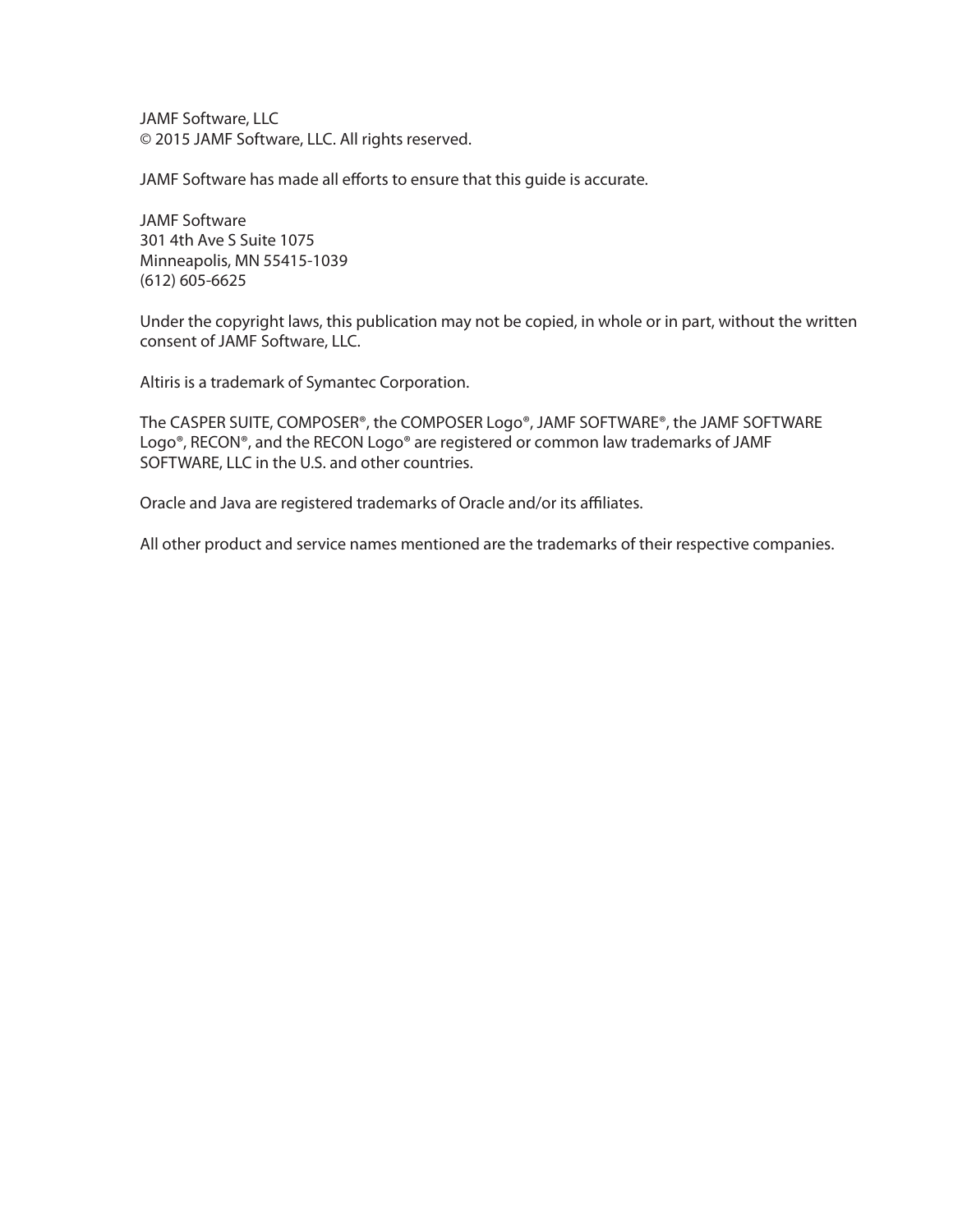#### **Contents**

- **Page 4 Overview**
- **Page 4 Requirements**
- **Page 5 Installing the Altiris Plug-in**
- **Page 5 Configuring the Altiris Plug-in**
- **Page 6 Troubleshooting the Altiris Plug-in** Enabling Debug Mode
- **Page 7 Release History**
- **Page 8 Known Issues**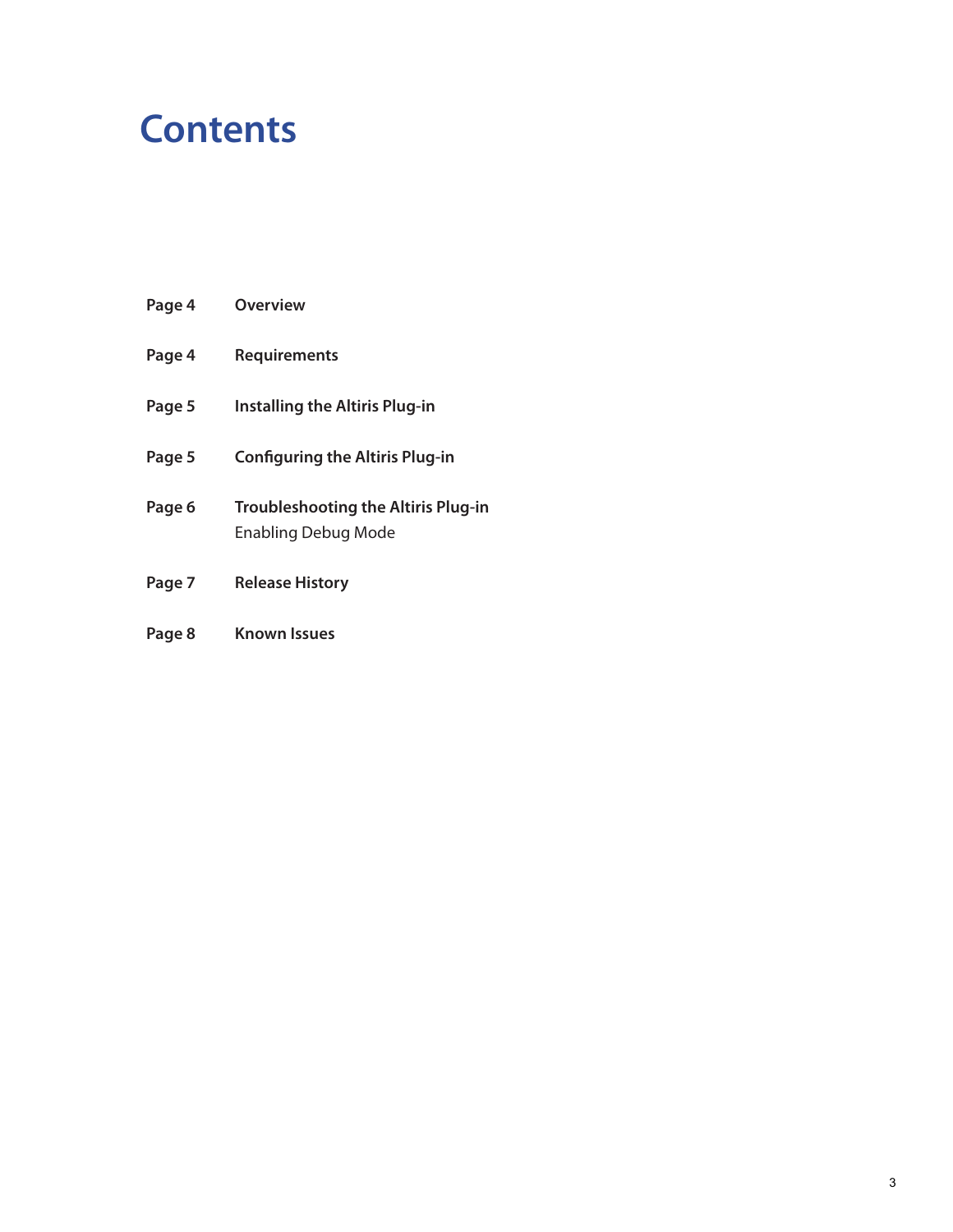#### **Overview**

The Altiris plug-in sends inventory information from the JAMF Software Server (JSS) to an Altiris database. It uses the JSS Events API to ensure that the Altiris database always has the most up-to-date hardware and software information for the computers and mobile devices in your JSS.

**Note:** Inventory information acquired using Recon.exe and sent from the JSS to an Altiris database may be less complete than inventory information that is acquired using Altiris on Windows computers.

#### **Requirements**

Installing and configuring the Altiris plug-in requires:

- The JSS v9.7 or later
- The following components installed on the server that hosts the Altiris database:<br>• Altiris Client Management Suite v7.5
	- Altiris Client Management Suite v7.5
	- • Symantec Administrator SDK (ASDK) v7.5
	- • (Optional) Altiris Mobile Management v7.2
	- • Java 1.6 or Java 1.7
- **EXP** Credentials for an Active Directory account, or a local administrator account on the server that hosts the Altiris database. This user must be a member of the "Symantec Administrators" group in Altiris and have read/write privileges to the Altiris database.
- (JSS v9.7 or later) A JSS user account with privileges to read:
	- • Computers
	- • Smart computer groups
	- • Static computer groups
	- Mobile devices
	- • Smart mobile device groups
	- • Static mobile device groups

For instructions on granting privileges to JSS user accounts, see the *Casper Suite Administrator's Guide*.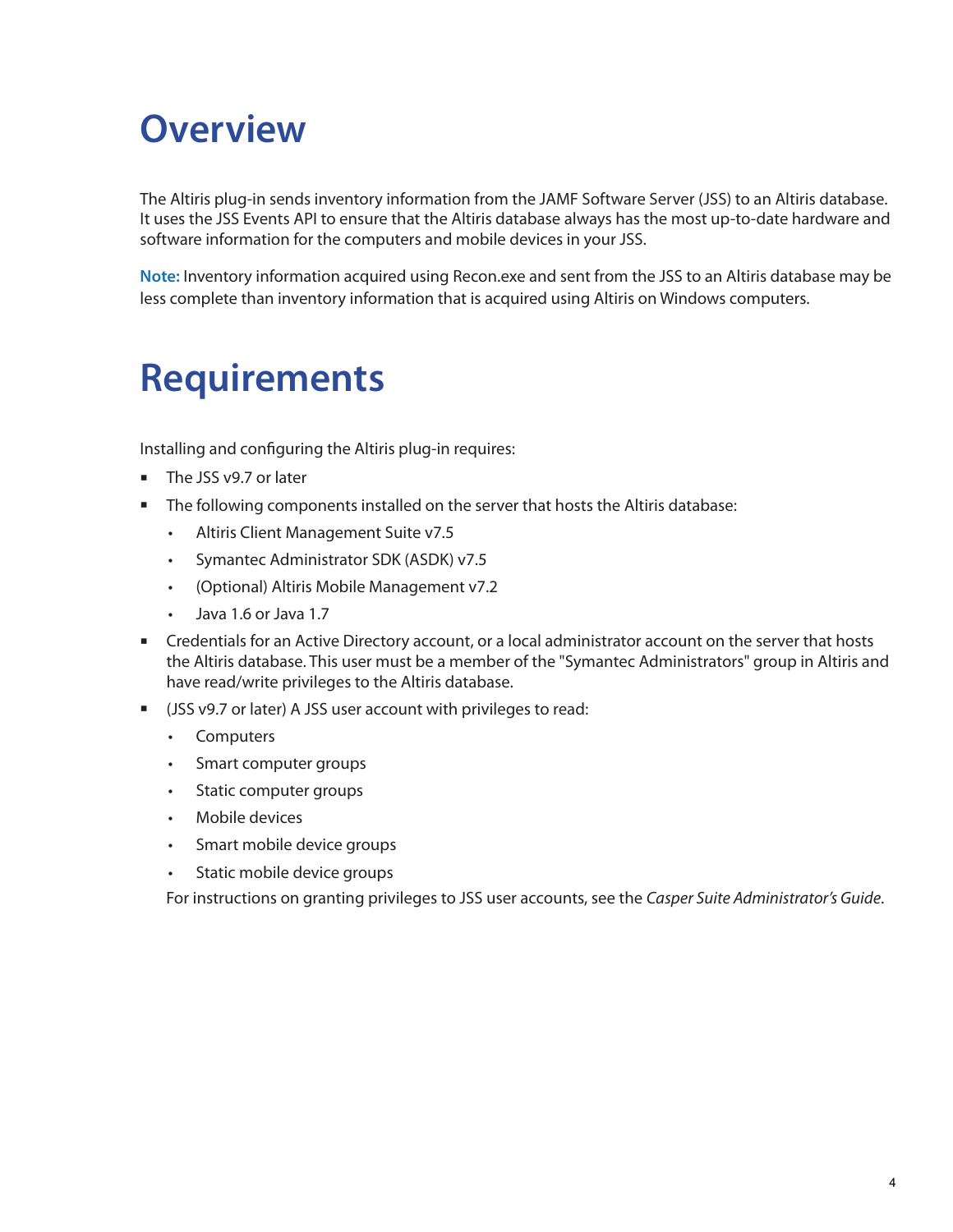# **Installing the Altiris Plug-in**

- 1. On the server that hosts the JSS, extract the Altiris plug-in ZIP file.
- 2. Run the JSS\_Altiris\_PluginInstaller.jar file.
	- On OS X and Linux, execute a command similar to the following:

sudo java -jar /path/to/JSS\_Altiris\_PluginInstaller.jar

 On Windows, run Command Prompt as an administrator and execute a command similar to the following:

java -jar /path/to/JSS\_Altiris\_PluginInstaller.jar

**Note:** To view a list of optional command-line arguments before running the installer, enter --help or -h after the name of the JAR file.

3. When prompted to restart Tomcat, type "y" to proceed.

To access the Settings page for the plug-in, accounts that do not have full access to the plug-in will need to be granted "read" and/or "update" privileges. To grant these privileges, view the account in the JSS, click the Privileges tab, and then select the **Read** and/or **Update** checkbox for the **Plugin Settings** privilege as needed.

### **Configuring the Altiris Plug-in**

- 1. Log in to the JSS with a web browser.
- 2. Navigate to the Altiris plug-in settings page: https://jss.mycompany.corp:8443/pluginSettings.html?plugin=altiris
- 3. Select **Enable Plug-in**.
- 4. Enter credentials for a JSS user account. The account must have privileges specified in the "Requirements" section.
- 5. Enter the URL of the server that hosts the Altiris database. The URL must include the correct protocol and domain. For example, "http://altiris.mycompany.corp".
- 6. Enter credentials for an Active Directory account, or a local administrator account on the server that hosts the Altiris database.

This user must be a member of the "Symantec Administrators" group in Altiris and have read/write privileges to the Altiris database.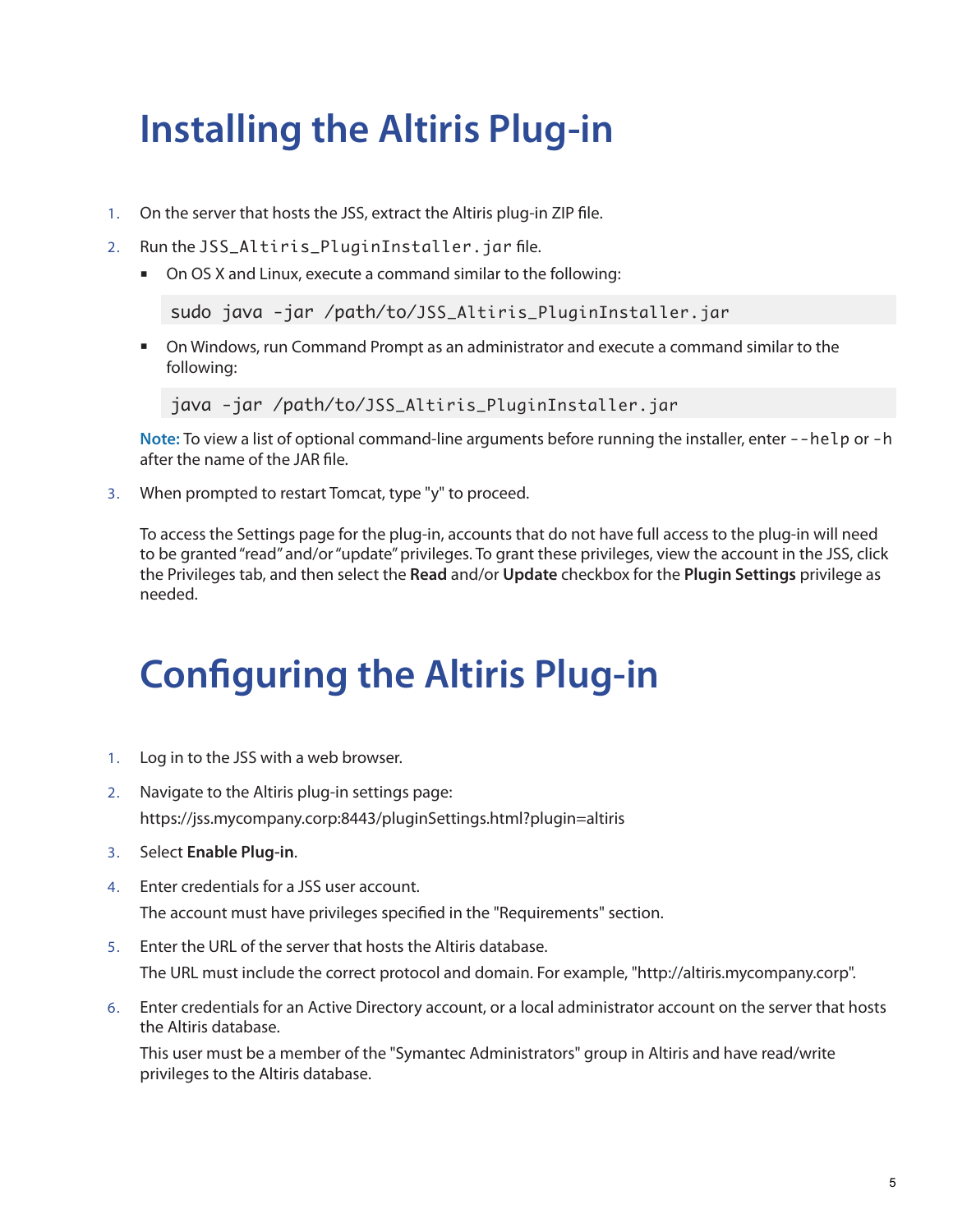- 7. Choose which inventory information you want to send to Altiris.
- 8. Click **Save** or **Save Settings**.
- 9. (Optional) To manually send inventory information to Altiris, click **Export Manually** and then follow the onscreen instructions.

### **Troubleshooting the Altiris Plug-in**

The location of the log for the Altiris plug-in varies depending on the platform and the location of the JSS. If your JSS is installed in the default location, the log is located in one of the following locations on the JSS host server:

- **OS X:** /Library/JSS/Logs/
- **Linux:** /usr/local/jss/logs/
- **Windows:** C:\Program Files\JSS\Logs\

#### **Enabling Debug Mode**

- 1. Log in to the JSS with a web browser.
- 2. Navigate to the Altiris plug-in settings page: https://jss.mycompany.corp:8443/pluginSettings.html?plugin=altiris
- 3. Select **Debug Mode**.
- 4. Click **Save** or **Save Settings**.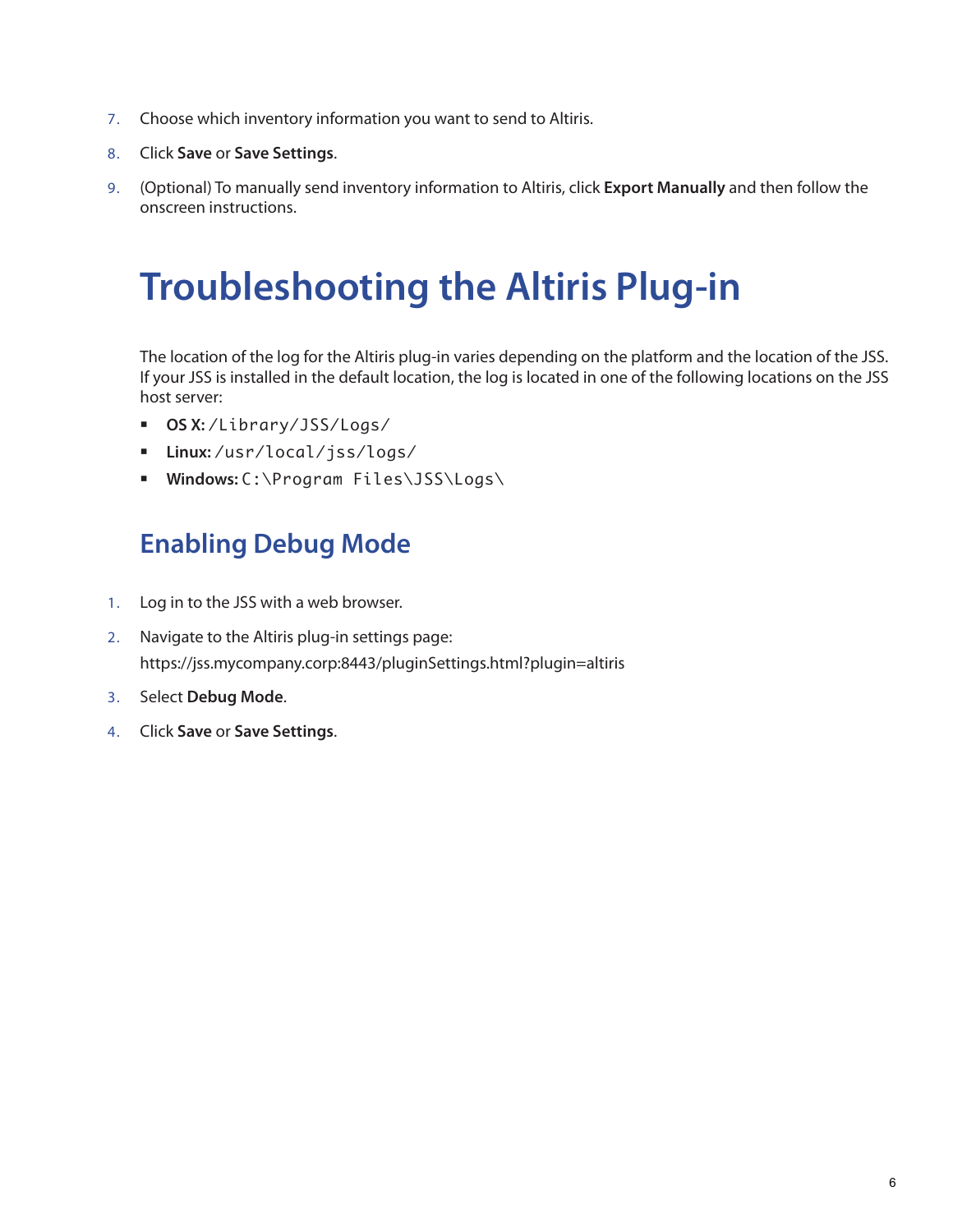## **Release History**

| <b>Version</b> | <b>Changes</b>                                                                                                                                                                                                     |
|----------------|--------------------------------------------------------------------------------------------------------------------------------------------------------------------------------------------------------------------|
| v3.21          | Added support for the JSS v9.7.<br>$\blacksquare$                                                                                                                                                                  |
| v3.2           | Added support for exporting Android devices to Altiris in the<br>ш<br>JSS v9.4 or later.                                                                                                                           |
|                | Added support for exporting device ownership type to Altiris in<br>ш<br>the JSS v9.4 or later.                                                                                                                     |
|                | Added an assistant to allow administrators to send mobile<br>$\blacksquare$<br>device or computer groups to Altiris on demand.                                                                                     |
|                | Added the debug flag - d or -debug to the installer to assist<br>ш<br>with troubleshooting installation issues.                                                                                                    |
|                | Fixed an issue where the Client Date field in the Aex_AC_<br>$\blacksquare$<br>Identification table was empty.                                                                                                     |
|                | Fixed an issue where some users were reporting an error saving<br>$\blacksquare$<br>the settings for the plug-in.                                                                                                  |
|                | Fixed an issue parsing the version numbers of the JSS.<br>ш                                                                                                                                                        |
|                | Fixed an issue in the installer that caused it to fail if Tomcat 7.0<br>П<br>was not installed.                                                                                                                    |
| v3.11          | Added support for the JSS v9.1.<br>ш                                                                                                                                                                               |
|                | Fixed an issue that caused the secondary MAC address instead<br>п<br>of the primary MAC address to appear in the Altiris database.<br>The secondary MAC address is now used only if the primary is<br>unavailable. |
|                | Fixed an issue that prevented the following fields from being<br>п<br>populated in the Altiris database:                                                                                                           |
|                | Physical (Defaults to "1")                                                                                                                                                                                         |
|                | Routable (Defaults to "1" if the computer has an IP<br>п<br>address in the JSS)                                                                                                                                    |
|                | IP Routing Enabled (Defaults to "0")<br>п                                                                                                                                                                          |
|                | WINS Proxy Enabled (Defaults to "0")<br>ш                                                                                                                                                                          |